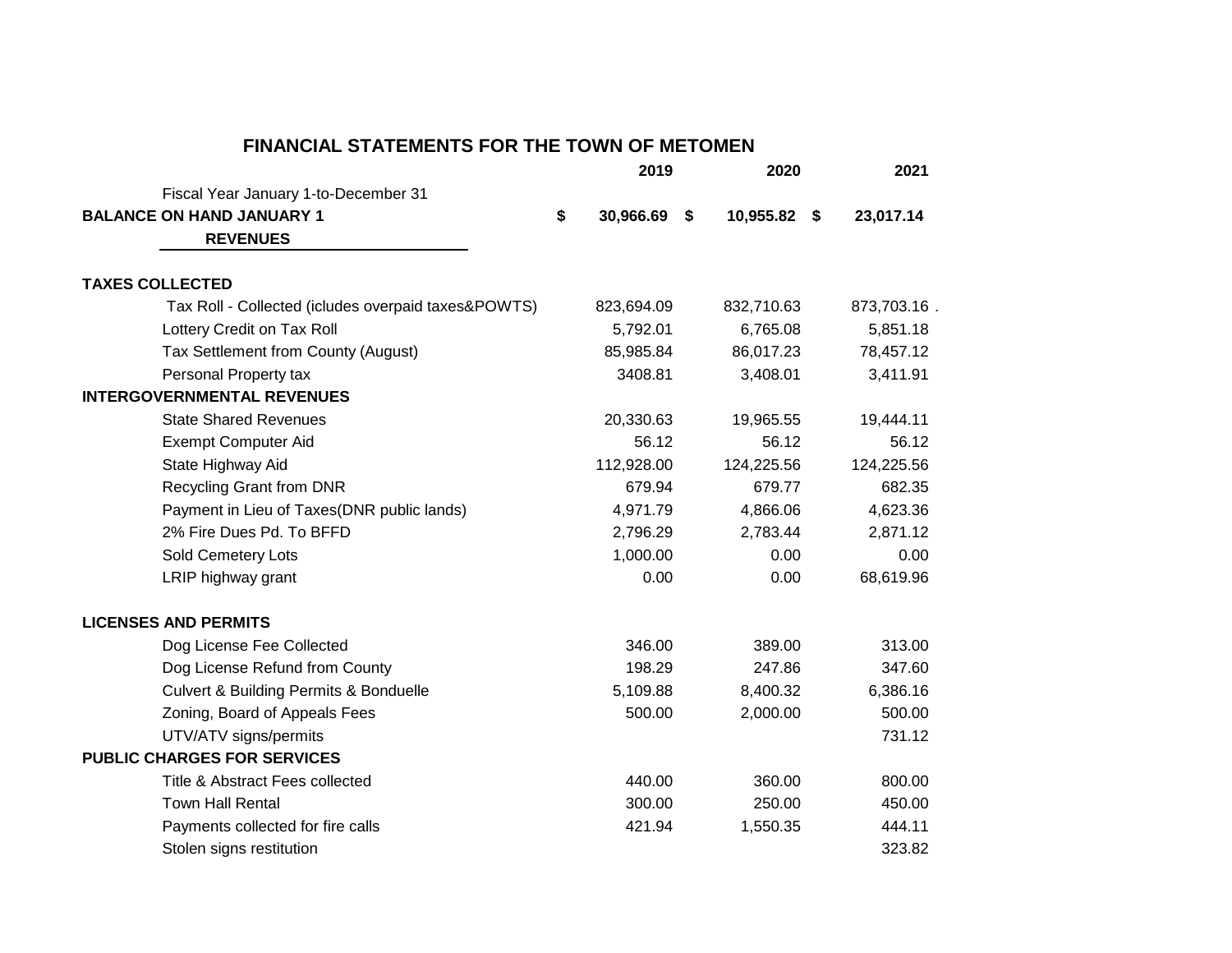## **MISCELLANEOUS REVENUES**

| <b>Closed Cemetery Bank Accounts</b> | 0              | 0.00               | 0.00           |
|--------------------------------------|----------------|--------------------|----------------|
| ARPA COVID grant R2R WI              |                | 12,259.88          | 38,413.36      |
| COVID grant CTCL                     |                | 5,000.00           | 0.00           |
| WI storm damage door insurance       |                |                    | 898.11         |
| WI storm damage grant                |                |                    | 8,062.91       |
| TOTAL REVENUE                        | \$1,106,253.47 | 1,122,965.81<br>S. | \$1,239,693.54 |

## **DISBURSEMENTS**

| 255,106.15 | 257,391.81 | 276,440.00 |
|------------|------------|------------|
| 1,855.00   | 1,876.00   | 1,960.00   |
| 26,454.63  | 26,169.61  | 28,045.87  |
| 13,904.98  | 12,432.97  | 14,075.87  |
| 216,992.49 | 236,402.04 | 210,938.55 |
| 147,977.43 | 133,900.91 | 166,840.23 |
| 3,983.38   | 3,878.34   | 3,697.04   |
| 671.14     | 2,365.93   | 1,149.90   |
| 0          | 14.00      | ۰          |
| 12,306.34  | 13,094.68  | 12,173.78  |
|            | 1,060.50   | 2,244.00   |
| 1,932.76   | 2,173.29   | 1,754.47   |
| 1,403.26   | 7,361.38   | 2,710.62   |
| 12,643.69  | 11,717.56  | 13,876.33  |
| 442.09     | 1,167.66   | 1,178.64   |
|            |            | 63.00 \$   |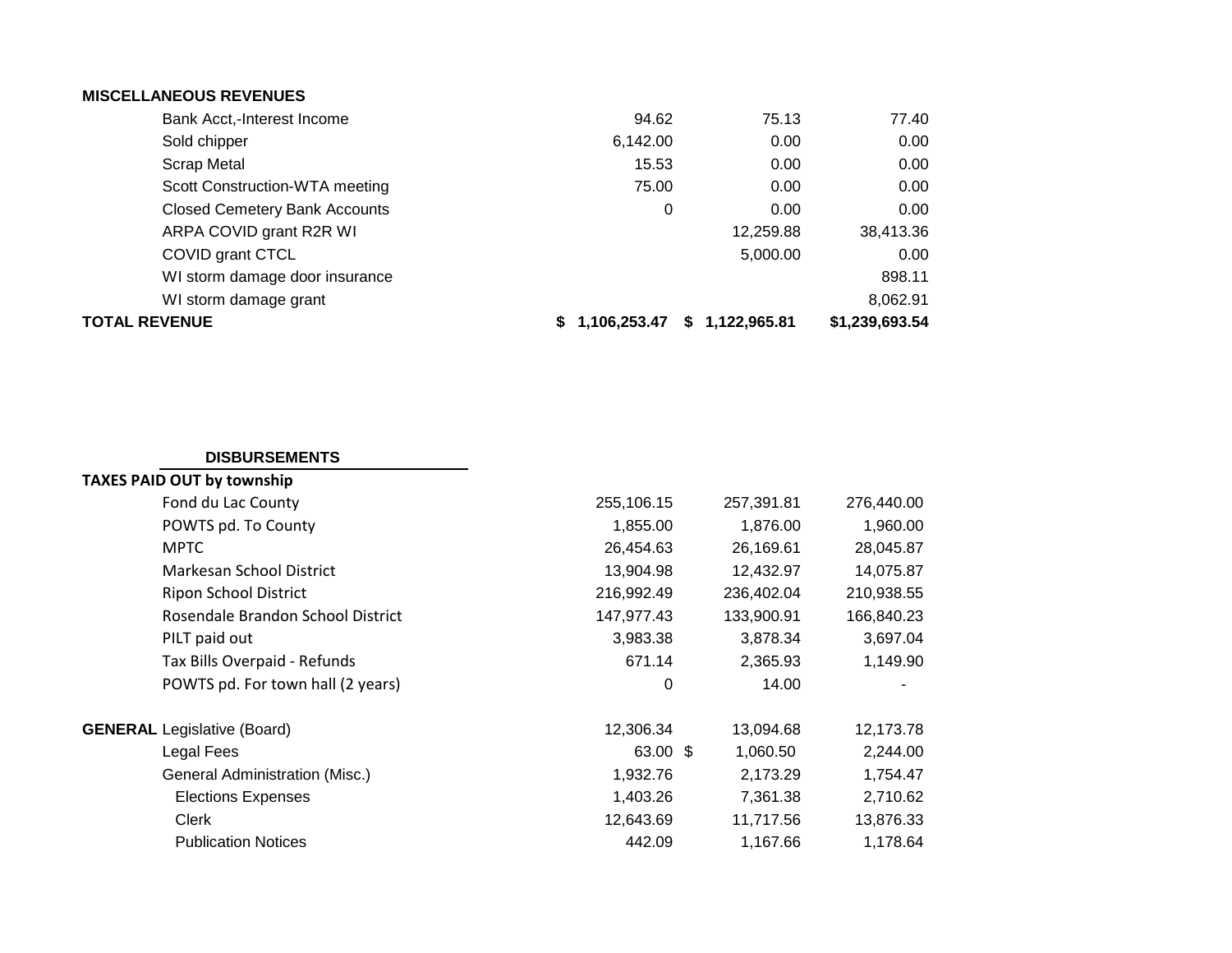| Computers/printers                       | 1,238.50            |                | 1,978.98   | 1,538.00     |
|------------------------------------------|---------------------|----------------|------------|--------------|
| Financial Administration (Misc.)         | 1,323.32            |                | 1,683.63   | 1,404.08     |
| Treasurer                                | 6,004.90            |                | 6,015.93   | 5,905.19     |
| Assessor                                 | 7,400.00            |                | 7,400.00   | 7,800.00     |
| Dog License                              | 330.50              |                | 368.00     | 330.50       |
| Insurance                                | 9,283.00            |                | 10,666.50  | 11,080.50    |
| <b>PUBLIC SAFETY</b>                     |                     |                |            |              |
| Fire Department                          | 34,591.93           |                | 43,120.88  | 44,747.02    |
| <b>Building Inspector</b>                | 4,152.69            |                | 6,975.47   | 5,238.54     |
| COVID - town hall audio/video/internet   |                     |                |            | 31,091.80    |
| <b>CULTURE, RECREATION AND EDUCATION</b> |                     |                |            |              |
| Town Hall-Maintenance                    | \$<br>458.02 \$     |                | 825.42     | 398.23       |
| <b>PUBLIC WORKS (Highway)</b>            |                     |                |            |              |
| Highway                                  | \$<br>87,568.91     |                | 81,941.09  | \$44,361.07  |
| Highway wages                            |                     |                |            | \$53,886.96  |
| Recycling                                | 10,421.80           |                | 13,217.03  | 11,475.77    |
| <b>Highway Utilities</b>                 | 2,643.00            |                | 2,306.31   | 2,052.53     |
| Non-highway Utilties                     | \$<br>257.04        |                | 256.00     | \$256.00     |
| Chipper                                  | 31,200.00           |                | 0.00       | 0.00         |
| Highway Major repairs/Construction       | \$<br>131,577.70 \$ |                | 140,413.20 | \$173,589.92 |
| <b>HEALTH AND HUMAN SERVICES</b>         |                     |                |            |              |
| <b>Cemetery Mowing</b>                   | \$<br>1,000.00      | $\mathfrak{F}$ | 1,000.00   | \$1,000.00   |
| <b>CONSERVATION AND DEVELOPMENT</b>      |                     |                |            |              |
| Zoning Board and Board of Appeals        | 110.00 \$           |                | 773.55     | 317.6        |
| UTV/ATV signs/permits                    |                     |                |            | 731.12       |
| <b>DEBT SERVICE</b>                      |                     |                |            |              |
| Loan Payment-Principal                   | 64,683.42           |                | 65,668.64  | 67,851.41    |
|                                          |                     |                |            |              |